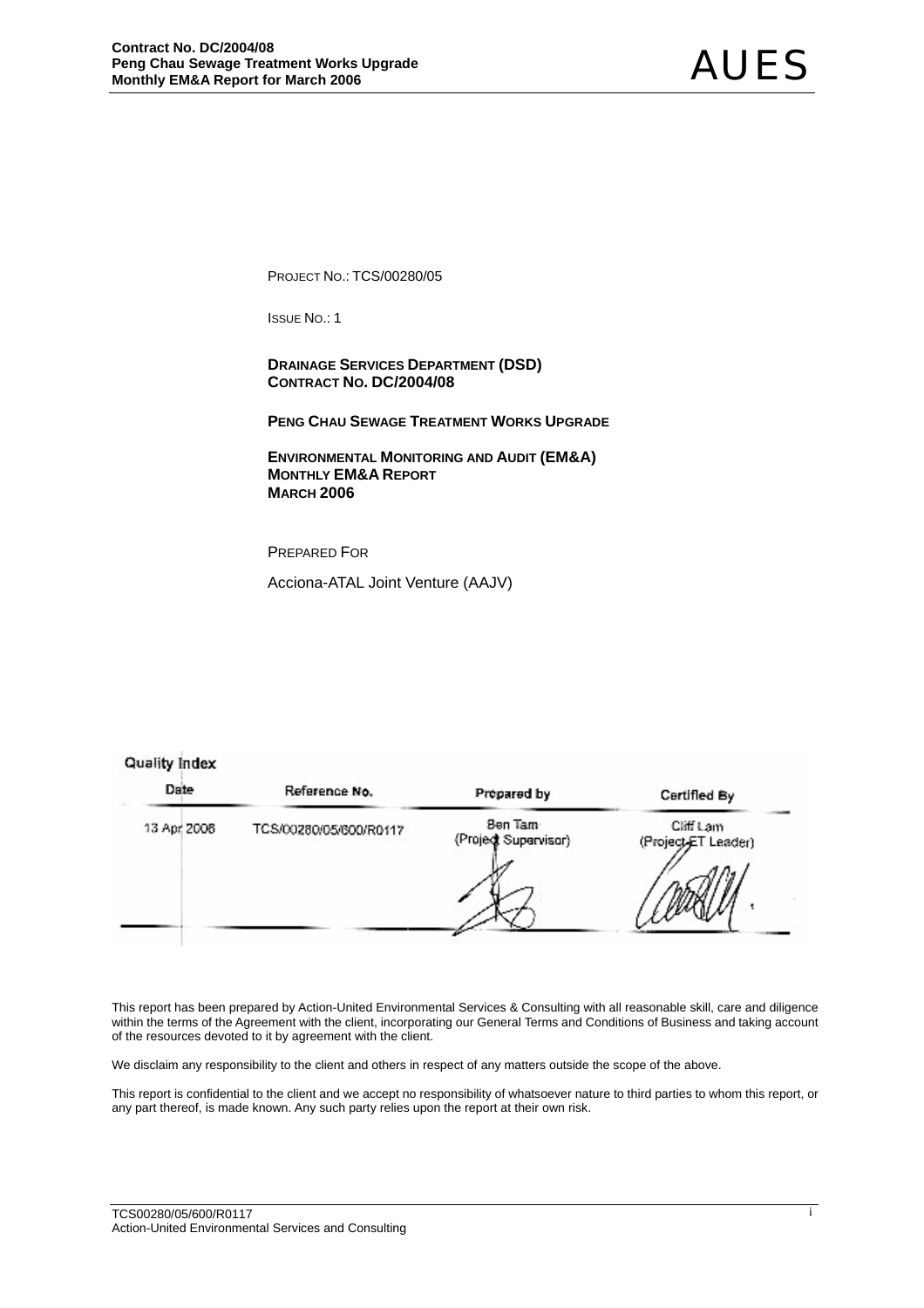

# **BMT Asia Pacific Limited**

13 April 2006 Our Ref: 8261/0204

By Post/email

CDM International Inc., 4305-12 Motroplaza Tower 1, 223 Hing Fong Road, Kwal Fong, Hong Kong

For the attention of Mr. Aftred Chaung/Mr. Stephen Ng

Dear Sirs,

RE: EM&A MONTHLY REPORT - MARCH 2006 Contract No. DC/2004/08 Upgrading of Peng Chau Sewage **Treatment Works** 

×

With reference to the final version of the EM&A monthly report for March 2006 cmailed by ET on 13<sup>th</sup> April 2006 (ET's ref.: l'CS/00280/09/600/R0117 Issue 1), we have no critical comments on the mentioned report.

Thank you for your kind attention and should you require any further information, please do not hesitate to contact the undersigned at 2241 9807.

Yours sincerely

co.

ł,

١D 90 Antony Wong (

Project Independent Environmental Checker RBR/arw

Necso-ATAL JV - In William Charvin Mingo Li (by fax, email)<br>AUES - Mr. Cliff ( am (by email)

BIET Aufa Pacific Liciciae Den Alle Hacks Licens<br>15th Floor<br>Ohan Wo Companial Canna 29.28 Weg We Street s.

1925 2007 2007 2018<br>- Ann 2018 1929 2019 2017<br>- Cradia Billie - pass discussion de complete<br>- Wales - pass discussion complete

EBSA - COM Pagina STROOM, SAARING

00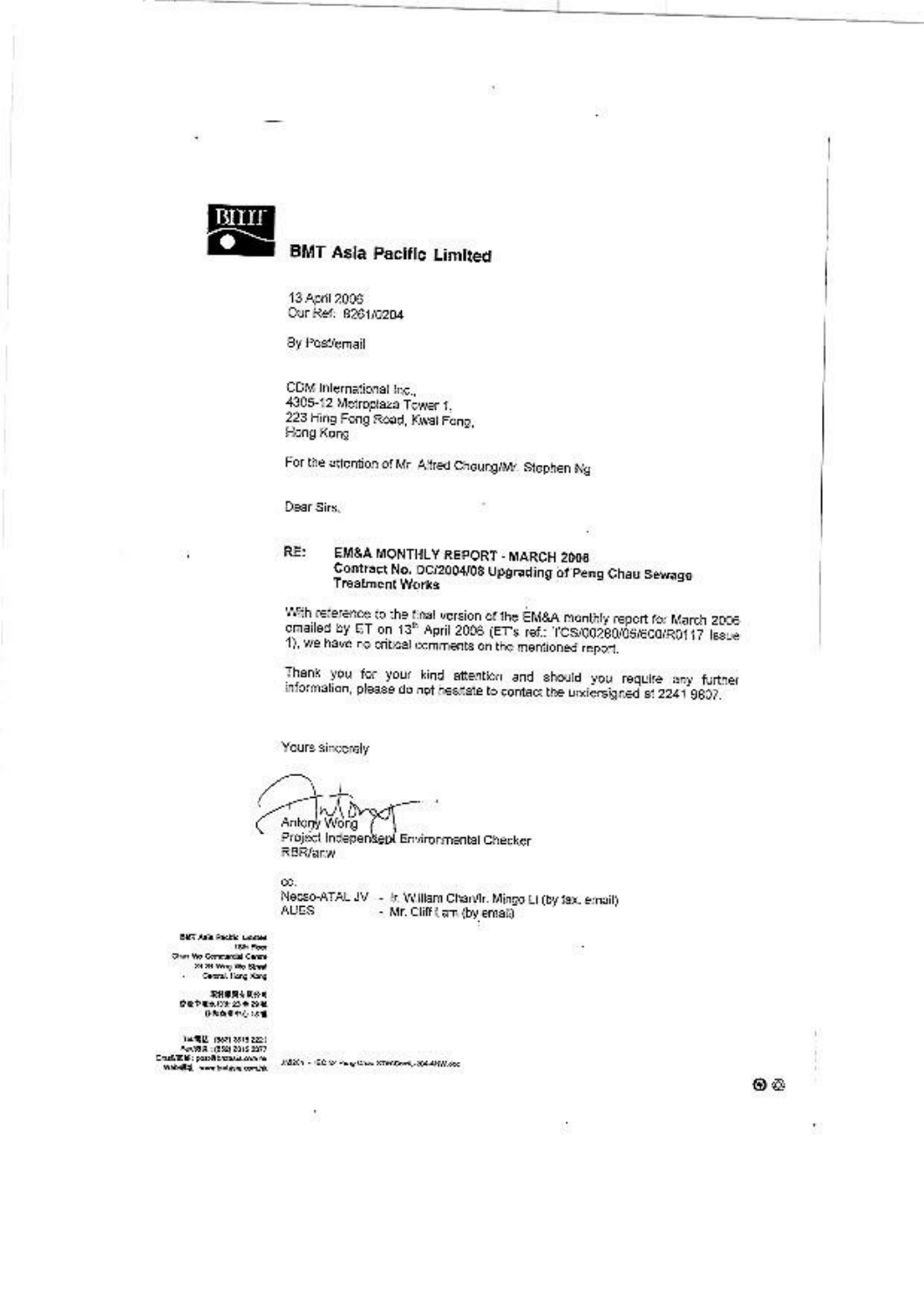## **TABLE OF CONTENTS**

| 1.0  | Introduction                                          |    |
|------|-------------------------------------------------------|----|
| 2.0  | <b>Project Organisation and Construction Progress</b> | 2  |
| 3.0  | <b>Summary of Monitoring Requirements</b>             | 3  |
| 4.0  | <b>Impact Monitoring Methodology</b>                  | 5  |
| 5.0  | <b>Impact Monitoring Results</b>                      | 9  |
| 6.0  | Waste Management                                      | 11 |
| 7.0  | Site Inspection                                       | 12 |
| 8.0  | <b>Environmental Complaint and Non-Compliance</b>     | 12 |
| 9.0  | <b>Implementation Status Of Mitigation Measures</b>   | 13 |
| 10.0 | Impact Forecast                                       | 14 |
| 11.0 | Conclusions                                           | 15 |

## **List of Tables**

- Table 2-1 Major Construction Activities in this Reporting Month
- Table 2-2 Summary of Valid Environmental Approval Documents
- Table 3-1 Summary of EM&A Requirements
- Table 3-2 Action and Limit Levels for Air Quality
- Table 3-3 Action and Limit Levels for Noise
- Table 3-4 Action and Limit Levels for Marine Water Quality
- Table 4-1 Locations of Air Quality and Noise Monitoring Stations
- Table 4-2 Locations of Marine Water Monitoring Stations
- Table 4-3 Monitoring Equipment Used in EM&A Program
- Table 4-4 Analytical Methods Applied to Marine Water Quality Samples
- Table 5-1 Summary of 24-Hr and 1-Hr TSP Monitoring Results
- Table 5-2 Summary of Noise Monitoring Results
- Table 5-3 Summary of Exceedances for Marine Water Monitoring Results
- Table 6-1 Summary of Quantities for Waste Disposal
- Table 6-2 Summary of Quantities for Recycling Materials
- Table 8-1 Statistical Summary of Environmental Complaints

## **List of Appendices**

- Appendix A Project Site Layout
- Appendix B Environmental Organisation Structure
- Appendix C Locations of Monitoring Stations
- Appendix D Equipment Calibration Certificates
- Appendix E Impact Monitoring Schedule
- Appendix F Graphical Plots of Air Quality and Noise Monitoring Results
- Appendix G Meteorological Data
- Appendix H Marine Water Quality Results
- Appendix I Graphical Plots of Marine Water Quality
- Appendix J Three-Month Rolling Program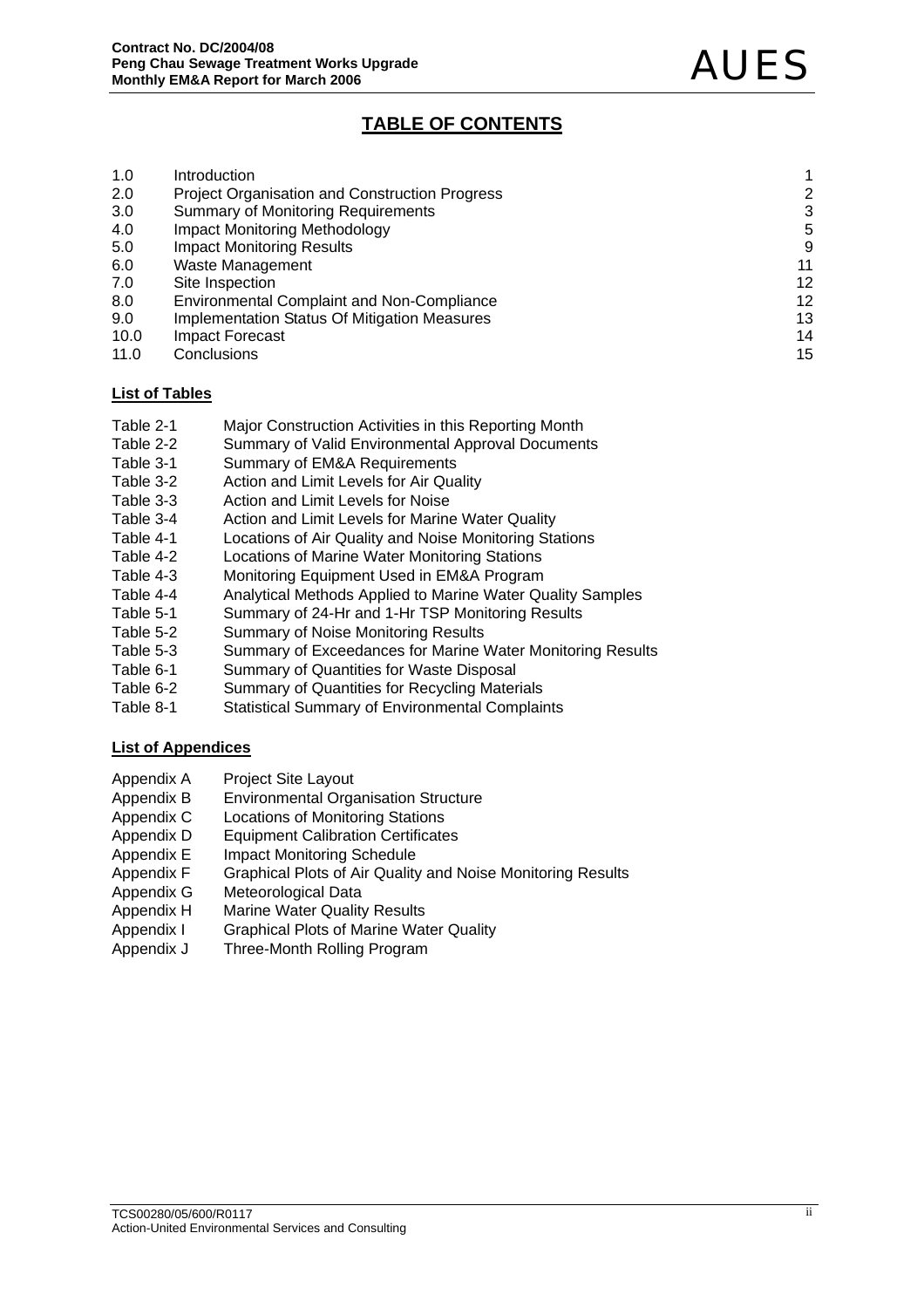## **Executive Summary**

Acciona-ATAL Joint Venture (AAJV) has been awarded the DSD Contract DC/2004/08 (Project) for the Peng Chau Sewage Treatment Works Upgrade in May 2005. The Project requires an Environmental Monitoring & Audit (EM&A) program to be implemented by an Environmental Team (ET) throughout the contract period in compliance with the requirements as stated in the project Environmental Permit (EP-203/2004) and the Project EM&A manual.

Action-United Environmental Services and Consulting (AUES) has been commissioned by AAJV to be an independent environmental team (ET) to implement the EM&A program in compliance with the EP and the project EM&A Manual.

This report presents the results of the project EM&A program for the reporting month **March 2006**  during the period from 26 February to 25 March 2006.

## **EM&A Activities in this Reporting Month**

A summary of the monitoring activities in this reporting month is listed below:

- 1-Hr TSP Monitoring 18 Events
- 24-Hr TSP Monitoring 6 Events
- Noise Monitoring **6** Events
- Water Quality Monitoring 12 Monitoring Days
- Site Inspection Audit 5 Times

## **Air Quality**

Three limit-level exceedances for 1-Hr TSP monitoring were recorded on 6 March 2006. No dust source from the project area was observed at the time of monitoring. The ET considered that the exceedances are not likely to be due to the project.

No exceedance in 24-Hr TSP measurements was recorded in this reporting month.

#### **Construction Noise**

No exceedance in construction noise measurements was recorded and no noise complaint was received in this reporting month.

#### **Water Quality**

There were one limit and seven action level exceedances recorded in this reporting month. The limit level exceedance in Suspended Solids was recorded at W2 during ebb tide on 17 March 2006. For the action level exceedances, two exceedances in Suspended Solids were recorded on 27 February at W1 and W2 during ebb tide; other five exceedances in Ammonia were recorded at W2 on 27 February and 13 March during ebb tide; and 27 February, 1 & 13 March 2006 during flood tide.

Based on the site construction dairy, there was no marine work carried out on those dates. The ammonia levels measured at the control stations were also high in values. The ET therefore considered that the exceedances were not due to the project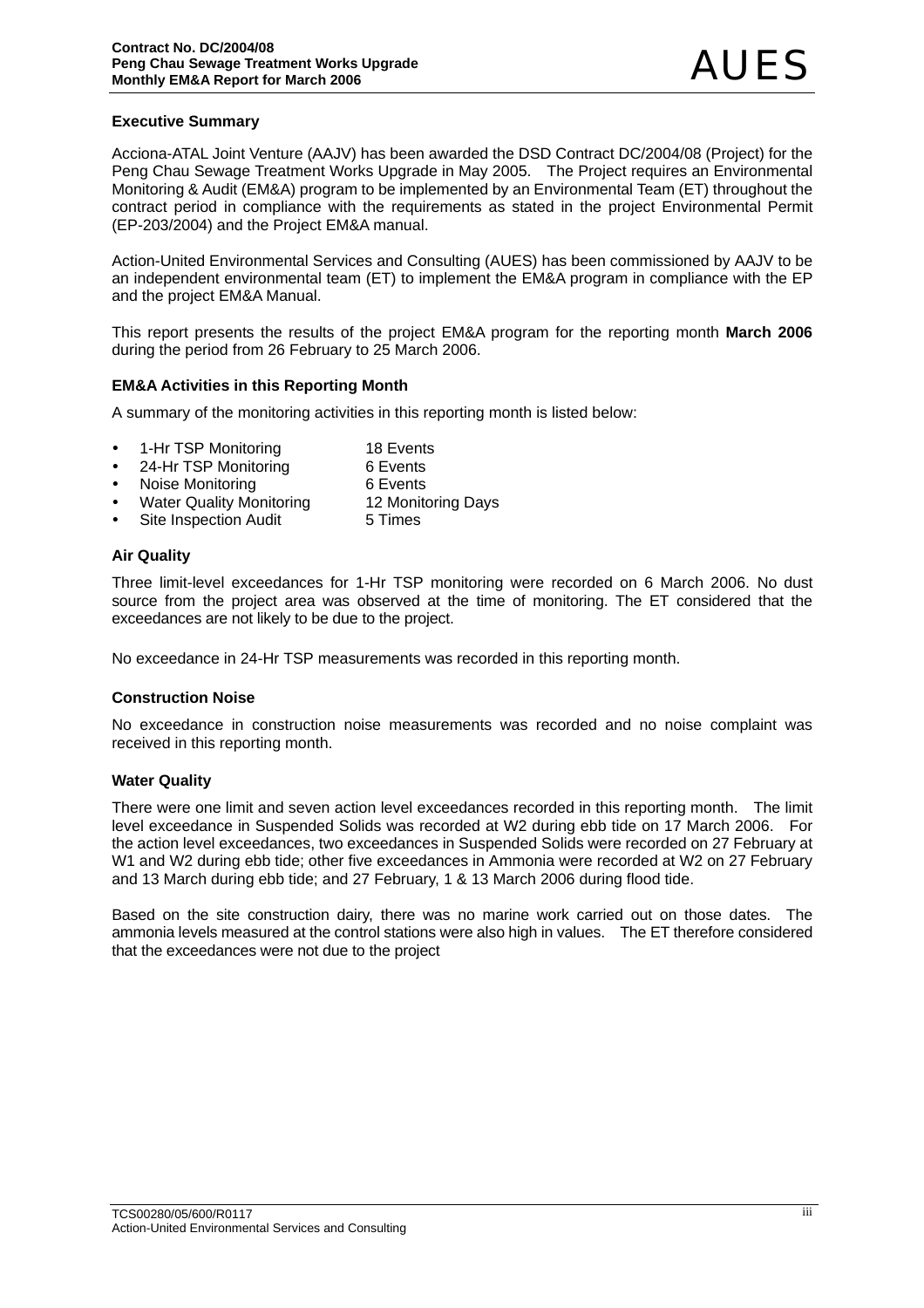## **Summary of Monitoring Exceedances**

A summary of monitoring exceedances for air, noise and water quality monitoring is presented below:

| <b>Env. Quality</b>  | <b>Parameters</b>       | Compliance % | <b>Investigation &amp; Corrective Actions</b>       |
|----------------------|-------------------------|--------------|-----------------------------------------------------|
| Air Quality          | 1-hour TSP              | 100          | Not Required for Non Project-Related<br>Exceedances |
|                      | 24-hour TSP             | 100          | Not Required for 100% Compliance                    |
| Noise                | Leg (30min) Daytime     | 100          | Not Required for 100% Compliance                    |
|                      | <b>Suspended Solids</b> | 100          | Not Required for Non Project-Related<br>Exceedances |
|                      | Turbidity               | 100          | Not Required for 100% Compliance                    |
| <b>Water Quality</b> | Dissolved Oxygen        | 100          | Not Required for 100% Compliance                    |
|                      | Ammonia                 | 100          | Not Required for Non Project-Related<br>Exceedances |
|                      | <b>TIN</b>              | 100          | Not Required for 100% Compliance                    |

## **Environmental Complaints**

No environmental complaint was received in this reporting month.

## **Environmental Summon**

No environmental summon was received in this reporting month.

## **Future Key Issues**

The potential environmental impact for this project generally include air quality, noise, water quality and construction waste. The contractor is to properly implement the required environmental mitigation measures as per the Implementation Schedule in the EM&A manual to ensure no significant adverse environmental impact arises from the construction works.

AAJV has been demonstrating sound environmental performance in running this project and has been awarded "The Best Construction Site Housekeeping Award" for the year of 2005.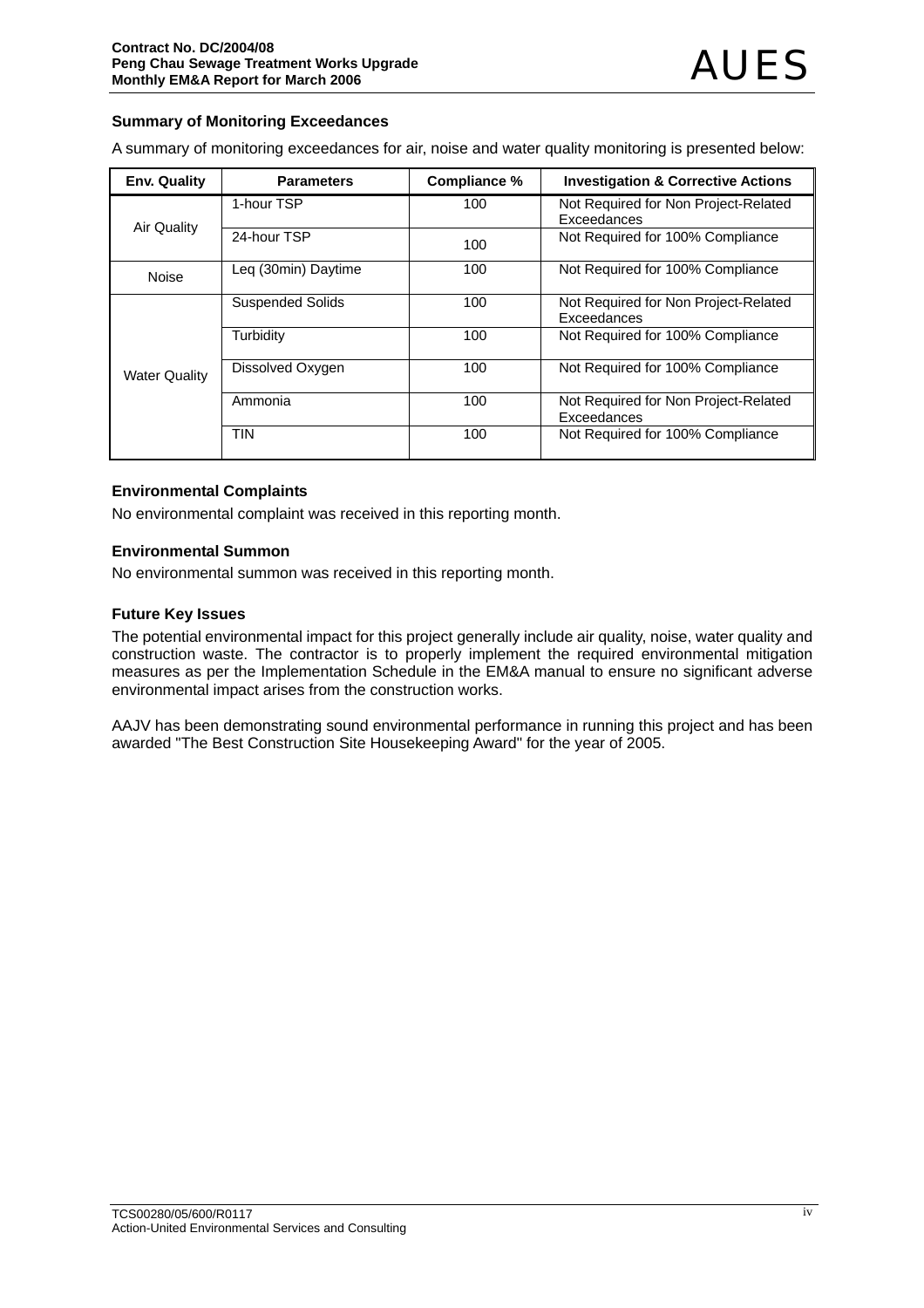## **1.0 INTRODUCTION**

- 1.01 Acciona-ATAL Joint Venture (AAJV) has been awarded the DSD Contract DC/2004/08 (Project) for the upgrading of Peng Chau Sewage Treatment Works in May 2005. The Project requires an Environmental Monitoring & Audit (EM&A) program to be implemented by an Environmental Team (ET) throughout the contract period in compliance with the requirements as stated in the project Environmental Permit (EP-203/2004) and the project EM&A manual. The location of the project site is presented in *Appendix A*.
- 1.02 The works to be executed under the Project mainly comprise the following:
	- Upgrade and reconstruct the existing Peng Chau Sewage Treatment Works (STW):
	- Construct an emergency overflow, storm tanks and submarine outfall:
	- Provide de-odourization facilities and associated sludge treatment facilities, and extend inlet pumping mains and construct an equalization tank;
	- Demolish the existing treatment facilities;
	- Construct sludge drying bed; and
	- Construct remaining works.
- 1.03 Action-United Environmental Services and Consulting (AUES) has been commissioned by AAJV to be the independent environmental team (ET) for implementation of the EM&A program in accordance with the requirements as set out in the EP and the project EM&A manual.
- 1.04 This report presents the results of the project EM&A program for the reporting month **March 2006** during the period from 26 February to 25 March 2006.

## **Report Structure**

- 1.05 The EM&A report is structured into the following sections:
	- *Section 1* Introduction
	- **Section 2** Project Organisation and Construction Progress
	- **Section 3** Summary of Monitoring Requirements
	- *Section 4* Monitoring Methodology
	- **Section 5** Monitoring Results
	- **Section 6** Waste Management
	- **Section 7** Site Inspection
	- *Section 8* Environmental Complaint and Non-Compliance
	- **Section 9** Implementation Status of Mitigation Measures
	- **Section 10** Impact Forecast and Monitoring Schedule
	- *Section 11* Conclusions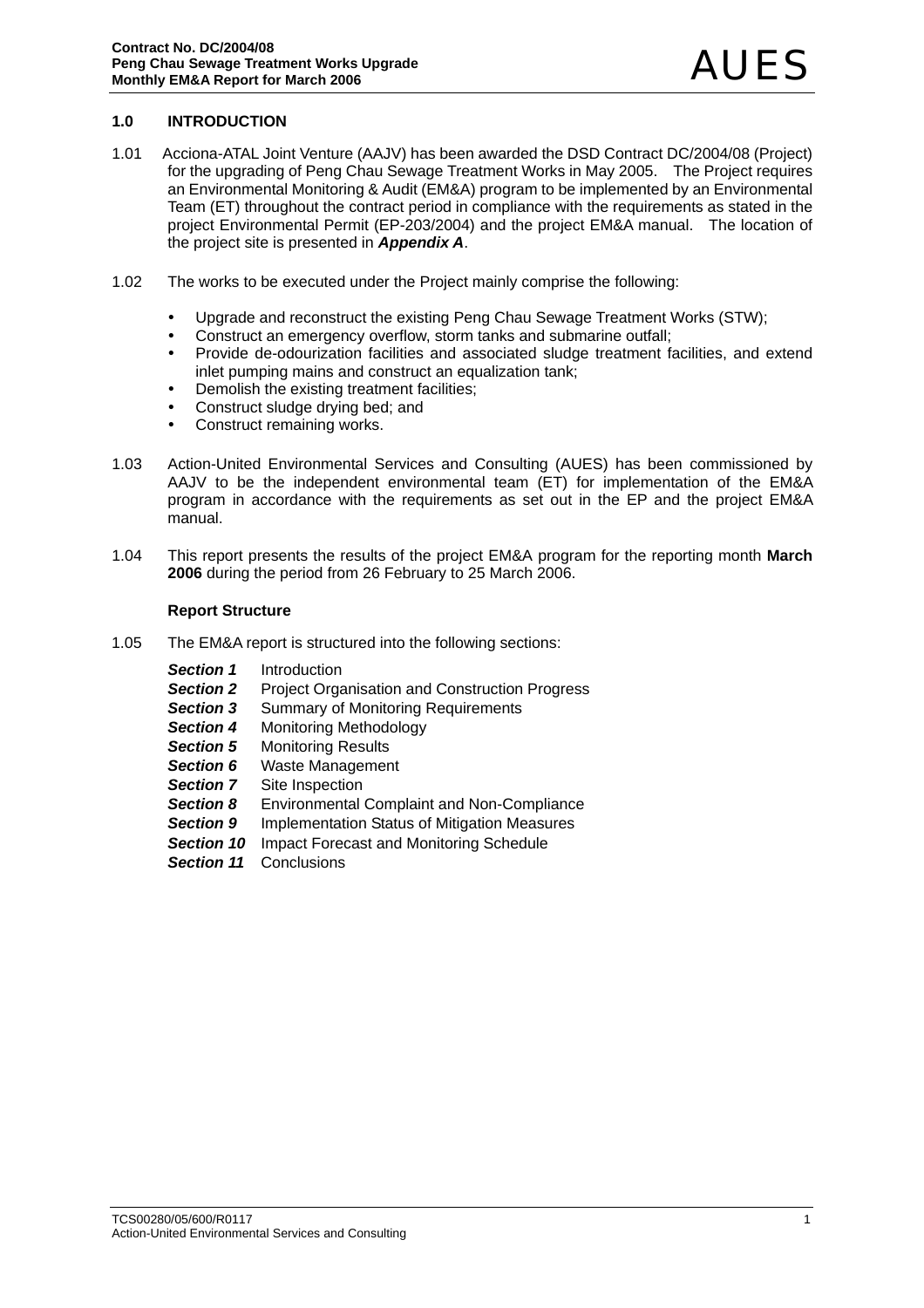## **2.0 PROJECT ORGANIZATION AND CONSTRUCTION PROGRESS**

## **2.1 Project Organization and Management Structure**

The organization chart and lines of communication with respect to the on-site environmental management and monitoring program are shown in *Appendix B*.

#### **2.2 Construction Progress**

A summary of the major construction activities undertaken in this reporting month is shown in *Table 2-1*.

| Table 2-1 | <b>Major Construction Activities in this Reporting Month</b> |  |
|-----------|--------------------------------------------------------------|--|
|           |                                                              |  |

| Location  | <b>Description of Construction Activities</b>             |
|-----------|-----------------------------------------------------------|
| Portion P | Excavation trench for pipe diversion                      |
| Portion Q | Nil                                                       |
|           | Excavation and Rock Breaking and deliver to PCTF          |
|           | Super-structure works at ESC                              |
|           | Erecting formwork, bar fixing for the wall of ESC         |
| Portion R | Concreting of the base slab of NSTC                       |
|           | Erecting formwork and bar fixing for NSTC                 |
|           | Pour Blinding Concrete for the NSTC                       |
|           | Sheet pile installation for construction of chlorine tank |
| Area A    | Rectification work to RE site office                      |
| Area B    | Reinforcement bar bending for NSTC and ESC                |
| Area C    | Nil                                                       |

## **2.3 Summary of Environmental Submissions**

A summary of the relevant permits, licences, and/or notifications on environmental protection for this Project in this reporting month is presented in *Table 2-2.* 

**Table 2-2 Status of Environmental Licenses and Permits** 

| Item           | <b>Item Description</b>                                                          | <b>Permit Status</b>         |
|----------------|----------------------------------------------------------------------------------|------------------------------|
| 1              | Environmental Permit No.: EP-203/2004                                            | Issued at 30, Nov 2004       |
| $\mathbf{2}$   | Air Pollution Control (Construction Dust)                                        | Notified EPD on 17-Jun-05    |
| 3              | Water Pollution Control (Discharge licence)<br>EP890/W2/XE005                    | Valid to 30-Sep-10           |
| 4              | <b>Chemical Waste Producer Registration</b><br>WPN:5213-976-N2449-01             | Registration on 3-Jun-05     |
| 5              | Exemption for site concrete batching plant licence                               | Issued at 21, Oct 2005       |
| 6              | Exemption Account for Disposal of Construction Waste<br>Account Number: 5000577) | Valid until 27-Sep-08        |
| $\overline{7}$ | <b>Construction Noise Permit</b><br>(No. GW-RS0038-06)                           | Valid (2-Feb-06 to 1-Aug-06) |

AAJV has been demonstrating sound environmental performance in running this project and has been awarded "The Best Construction Site Housekeeping Award" for the year of 2005.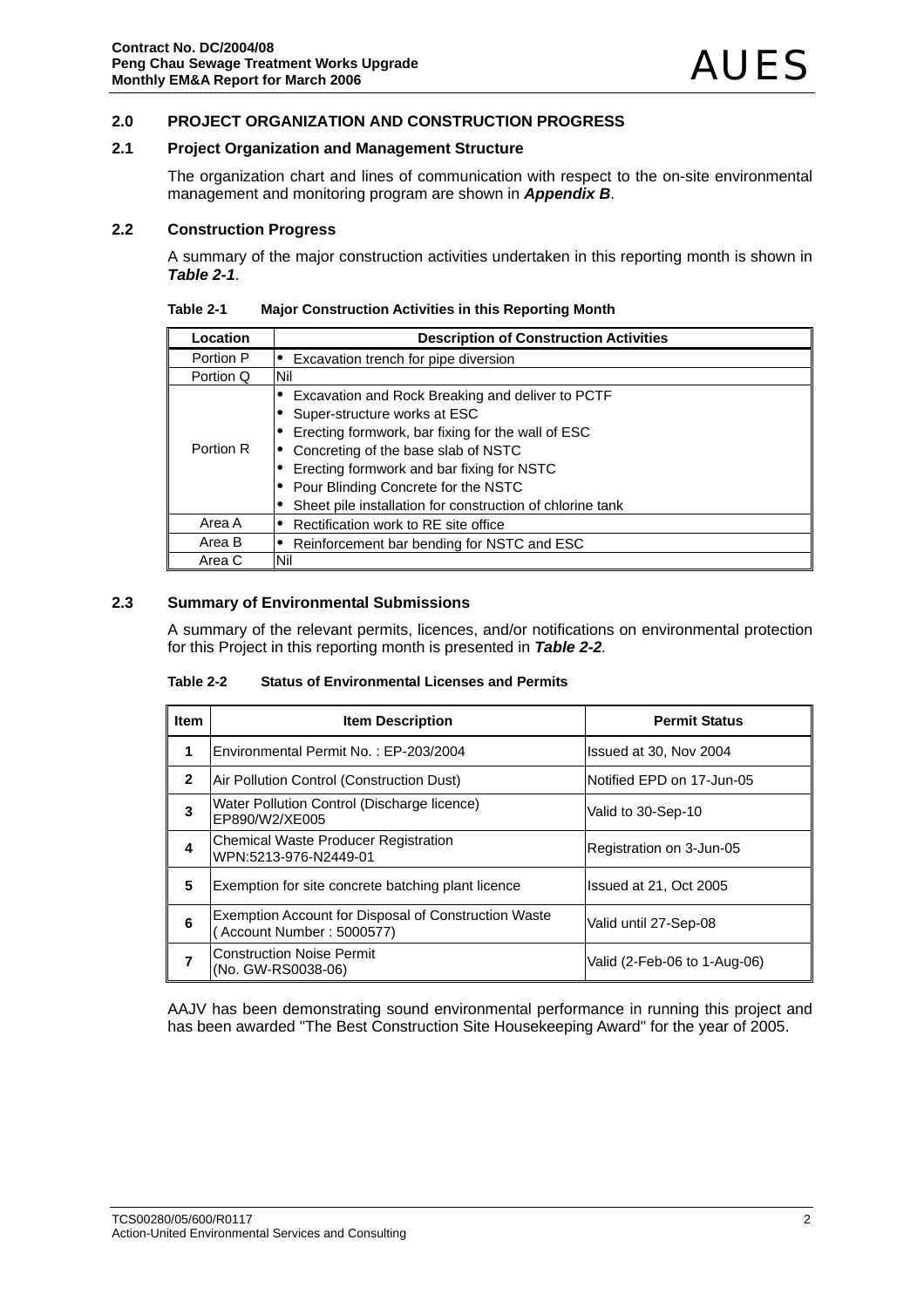## **3.0 SUMMARY OF IMPACT MONITORING REQUIREMENTS**

- 3.01 Environmental monitoring and audit requirements are set out in the project EM&A manual. Air, marine water and construction noise have been identified to be the key environmental issues during the impact phase of the project.
- 3.02 A summary of the EM&A requirements for air quality, marine water quality and construction noise monitoring are shown in *Table 3-1.* The designated locations of the air quality, noise and marine water monitoring stations are shown in *Appendix C*.

| <b>Environmental Aspect</b> | <b>Monitoring Parameters</b>             |
|-----------------------------|------------------------------------------|
| <b>Air Quality</b>          | 1-Hr TSP                                 |
|                             | 24-Hr TSP                                |
| <b>Construction Noise</b>   | Leg 30min during normal working hours    |
|                             | Supplementary L10 and L90 for reference. |
| <b>Marine Water Quality</b> | Dissolved Oxygen (DO);                   |
|                             | Temperature;                             |
|                             | Turbidity;                               |
|                             | pH;<br>٠                                 |
|                             | Salinity;                                |
|                             | Suspended Solids (SS);                   |
|                             | Ammonia Nitrogen; and                    |
|                             | Total Inorganic Nitrogen.                |

| Table 3-1 | <b>Summary of EM&amp;A Requirements</b> |
|-----------|-----------------------------------------|
|-----------|-----------------------------------------|

- 3.03 Air monitoring is carried out once every six days for 24-Hr TSP and 3 times every six days for 1-Hr TSP at one designated monitoring station.
- 3.04 Noise monitoring is conducted once every six days at one designated monitoring station. Measurements of Leq 30min shall be taken between 0700 and 1900 with supplementary L10 and L90 data collected.
- 3.05 Marine water monitoring is carried out 3 times every week at 4 designated monitoring stations (2 Control stations and 2 Impact stations) in the course of marine work.
- 3.06 The Impact monitoring program shall be conducted throughout the construction of the Project.
- 3.07 A summary of the Action/Limit (A/L) Levels for air quality, marine water quality and construction noise is shown in *Tables 3-2, 3-3* and *3-4.*

**Table 3-2 Action and Limit Levels for Air Quality** 

| <b>Monitoring Location</b> | Action Level (µq /m <sup>o</sup> ) |           | Limit Level $(uq/m^3)$ |           |
|----------------------------|------------------------------------|-----------|------------------------|-----------|
|                            | 1-Hr TSP                           | 24-Hr TSP | 1-Hr TSP               | 24-Hr TSP |
| AN1                        | 346                                | 163       | 500                    | 260       |

| Table 3-3 | <b>Action and Limit Levels for Construction Noise</b> |
|-----------|-------------------------------------------------------|
|           |                                                       |

| <b>IParameter</b>        | <b>Action Level in dB(A)</b> | Limit Level in dB(A) |
|--------------------------|------------------------------|----------------------|
| 10700-1900 hrs on normal | When one or more documented  | 75 dB(A)             |
| <b>I</b> weekdavs        | complaints are received      |                      |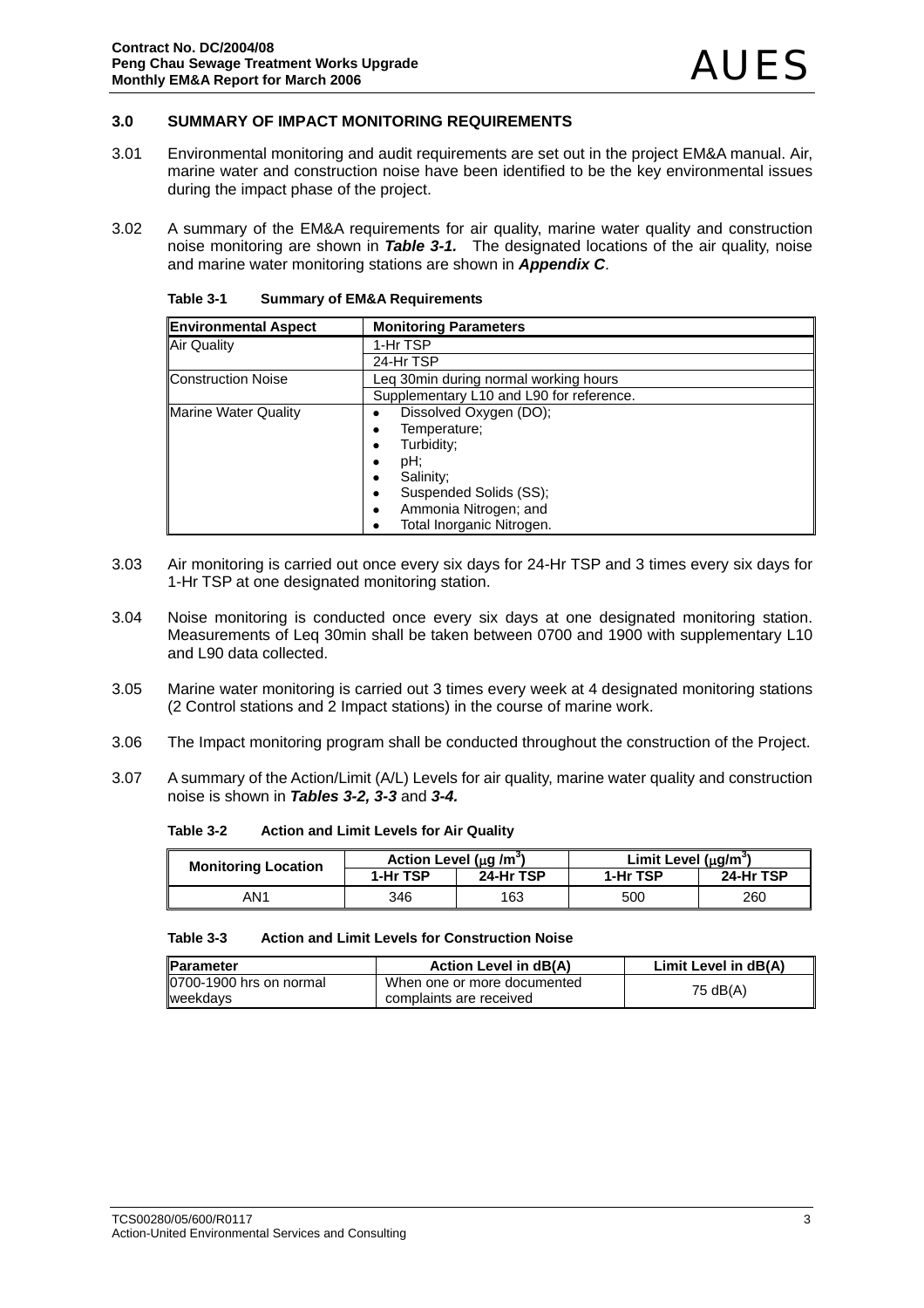| Table 3-4 | Action and Limit Levels for Marine Water Quality |
|-----------|--------------------------------------------------|
|-----------|--------------------------------------------------|

| <b>Parameter</b>  |                        | <b>Action</b>                                                                         | Limit                                                                                 |  |  |  |
|-------------------|------------------------|---------------------------------------------------------------------------------------|---------------------------------------------------------------------------------------|--|--|--|
| DO mg/L           | Surface &<br>Mid-depth | 4.1                                                                                   | 3.9                                                                                   |  |  |  |
|                   | <b>Bottom</b>          | 3.3                                                                                   | 2.0                                                                                   |  |  |  |
| Turbidity, NTU    |                        | 6.2 or 120% of upstream control<br>station's SS at the same tide of the<br>same day.  | 7.5 or 130% of upstream control<br>station's SS at the same tide of the<br>same day.  |  |  |  |
| SS, mg/L          |                        | 17.6 or 120% of upstream control<br>station's SS at the same tide of the<br>same day. | 20.2 or 130% of upstream control<br>station's SS at the same tide of the<br>same day. |  |  |  |
| $NH3-N$ , $mg/L$  |                        | 0.16                                                                                  | 0.22                                                                                  |  |  |  |
| TIN, mg/L         |                        | 0.91                                                                                  | 0.94                                                                                  |  |  |  |
| E.Coli, cfu/100mL |                        | 374                                                                                   | 610                                                                                   |  |  |  |

3.08 An Event Action Plan for air, noise and water quality has been implemented for this project. Details of the Event Action Plan are presented in the First Impact EM&A report.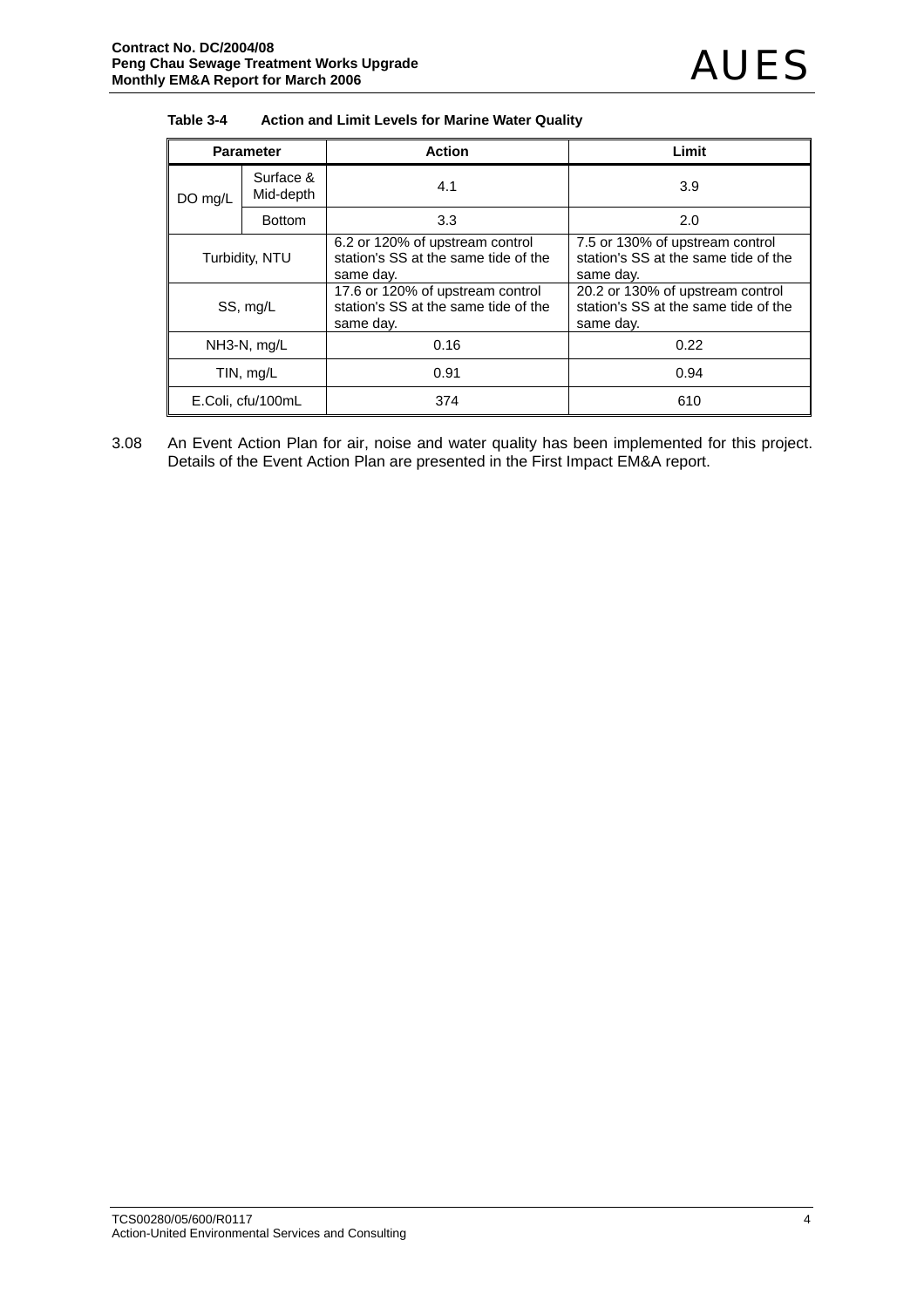## **4.0 IMPACT MONITORING METHDOLOGY**

## **MONITORING LOCATIONS**

- 4.01 There is one designated air and noise monitoring location and four (4) designated water monitoring stations. Their locations are shown in *Tables 4-1 and 4-2* and geographically in *Appendix C*.
- 4.02 Owing to the residents' refusal of providing access to the designated air and noise locations, an alternative air and noise monitoring station was proposed and was approved by EPD (Ref: (2) EP2/N9/F/93 IV) on 14 July 2005. The approved alternative air and noise station is located at the abutment (Portion P) within the site boundary next to the sensitive receiver Sea Crest Villa.

| Table 4-1 |  | <b>Location of Air Quality and Noise Monitoring Station</b> |
|-----------|--|-------------------------------------------------------------|
|-----------|--|-------------------------------------------------------------|

| <b>Station ID</b> | <b>Description</b>                            |
|-------------------|-----------------------------------------------|
| AN <sub>1</sub>   | Abutment at Portion P next to Sea Crest Villa |

**Table 4-2 Locations of Water Quality Monitoring Stations** 

| <b>Station</b> | <b>Description</b>                 | <b>Easting</b> | <b>Northing</b> |
|----------------|------------------------------------|----------------|-----------------|
| W1             | Predicted Dredging Non-Impact Zone | 821279.0       | 816452.1        |
| W <sub>2</sub> | Live Coral Area                    | 821573.2       | 816769.7        |
| C1             | <b>Control Station</b>             | 821919.0       | 817155.0        |
| C2             | <b>Control Station</b>             | 821443.2       | 816257.4        |

4.03 The installation of a wind monitoring station at the sensitive receivers or site offices was confirmed impractical. Use of meteorological data provided by the Peng Chau Station of the Hong Kong Observatory (HKO) has been adopted in this project since September 2005.

#### **MONITORING FREQUENCY AND PERIOD**

#### **1-Hr TSP Monitoring**

4.04 All 1-Hr TSP monitoring was conducted at the EPD-approved alternative station three times every 6 days during the monitoring period from 26 February to 25 March 2006. A total of 18 monitoring events were carried out in this reporting month.

## **24-Hr TSP Monitoring**

4.05 All 24-Hr TSP monitoring was conducted at the EPD-approved alternative station once every six days during the monitoring period from 26 February to 25 March 2006. A total of 6 monitoring events were carried out in this reporting month.

## **Noise Monitoring**

4.06 Impact noise monitoring was undertaken at the EPD-approved alternative station weekly monitoring period from 26 February to 25 March 2006. A total of 6 monitoring events were carried out in this reporting month.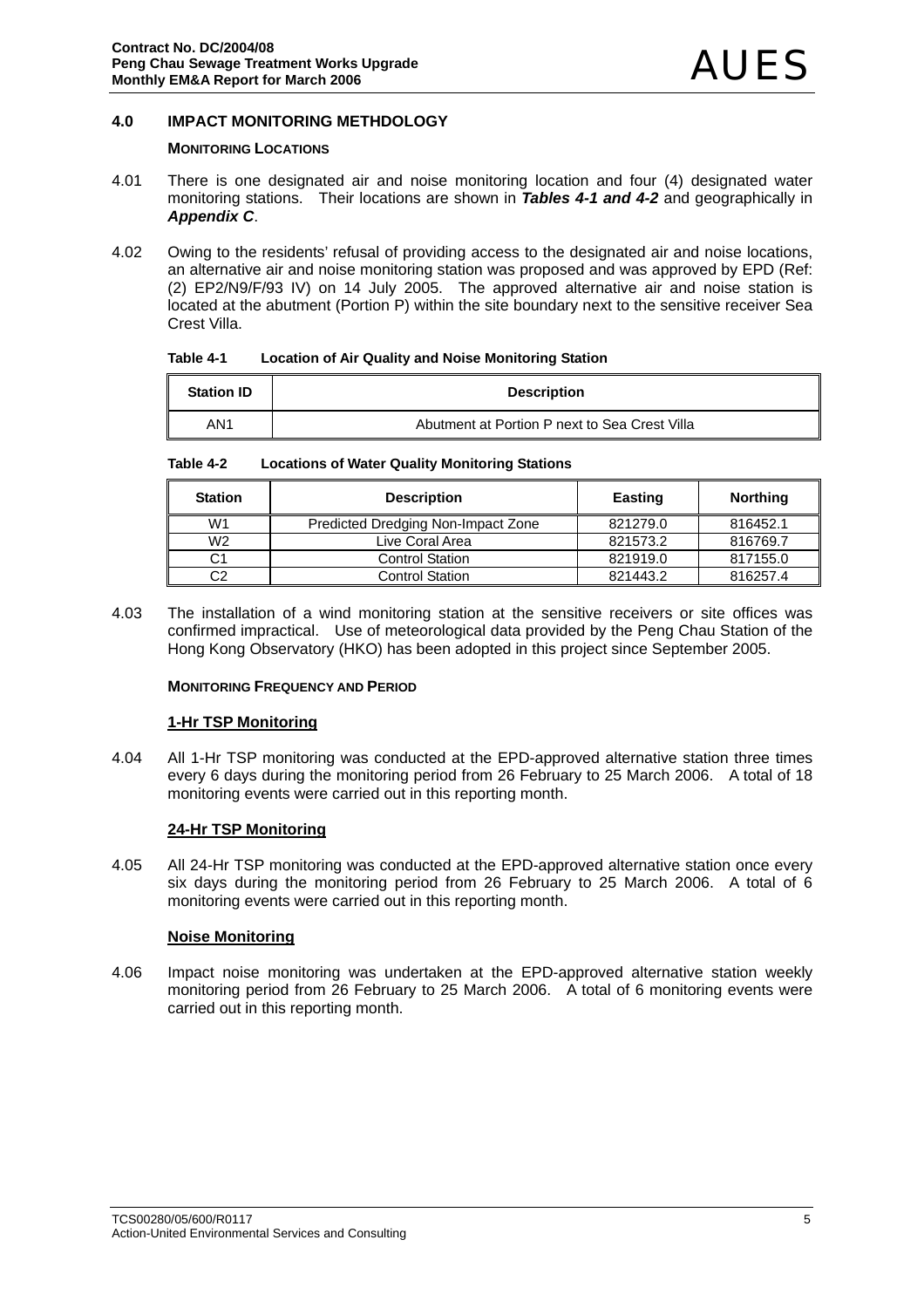## **Marine Water Quality Monitoring**

4.07 The marine water quality monitoring was undertaken at the designated stations 3 days a week from 26 February to 25 March 2006, at mid ebb and mid flood tides. A total of 12 monitoring days were undertaken in this reporting month.

### **MONITORING EQUIPMENT**

4.08 The monitoring equipment used by the ET in the EM&A program is presented in the following table:

| Table 4-3 | <b>Monitoring Equipment Used in EM&amp;A Program</b> |  |
|-----------|------------------------------------------------------|--|
|-----------|------------------------------------------------------|--|

| <b>Parameters</b>     | <b>Monitoring Equipment</b> |                                |  |  |  |  |  |  |
|-----------------------|-----------------------------|--------------------------------|--|--|--|--|--|--|
| <b>Marine Quality</b> | Dissolved Oxygen            | IYSI 550A                      |  |  |  |  |  |  |
|                       | Temperature                 | <b>YSI 550A</b>                |  |  |  |  |  |  |
|                       | Turbidity                   | HACH 2100P                     |  |  |  |  |  |  |
| Air Quality           | 1-Hr TSP                    | lSibata LD-3                   |  |  |  |  |  |  |
|                       | 24-Hr TSP                   | Tisch High Volume Sampler 515N |  |  |  |  |  |  |
| Noise                 | Lea30                       | <b>B&amp;K Type 2238</b>       |  |  |  |  |  |  |
|                       | <b>On-site Calibration</b>  | <b>B&amp;K Type 4231</b>       |  |  |  |  |  |  |

## **24-Hr TSP Monitoring**

- 4.09 24-Hr TSP monitoring was carried out by a High volume sampler (HVS) in compliance with the project EM&A Manual. The HVS employed complied with the PS specifications including.
	- Power supply of 220v/50 hz for 24-hour continuous operation:
	- $\bullet$  0.6-1.7 m<sup>3</sup>/min (20-60 SCFM) adjustable flow rate;
	- A 7-day mechanical timer for 24-hour operation;
	- An elapsed time indicator with  $\pm 2$  minutes accuracy for 24-Hr operation;
	- Minimum exposed area of 63 in<sup>2</sup>;
	- Flow control accuracy of  $\pm 2.5$ % deviation over 24-Hr operation;
	- An anodized aluminum shelter to protect the filter and sampler;
	- A motor speed-voltage control to control mass flow rate with accuracy of  $\pm 2.5\%$ deviation over 24-hr sampling period;
	- Provision of a flow recorder for continuous monitoring;
	- Provision of a peaked roof inlet:
	- Incorporation with a manometer; and
	- An 8"x10" stainless steel filter holder to hold, seal and easy to change the filter paper.
- 4.10 The filter papers used in 24-Hr TSP monitoring were of size 8"x10" and provided by a local HOKLAS-accredited laboratory, ALS Techichem Pty (HK) Limited (HOKLAS No. 66). The filters papers after measurements were returned to the laboratory for the required treatment and analysis.

## **1-Hr TSP Monitoring**

4.11 Measurements of 1-Hr TSP monitoring were taken by a Sibata LD-3 Laser Dust Meter that is a portable and battery-operated laser photometer capable of performing real time 1-Hr TSP measurements. A comparison test with HVS was carried out prior to baseline monitoring in compliance with the EM&A requirements and a conversion factor for direct reading of the dust meter has been established.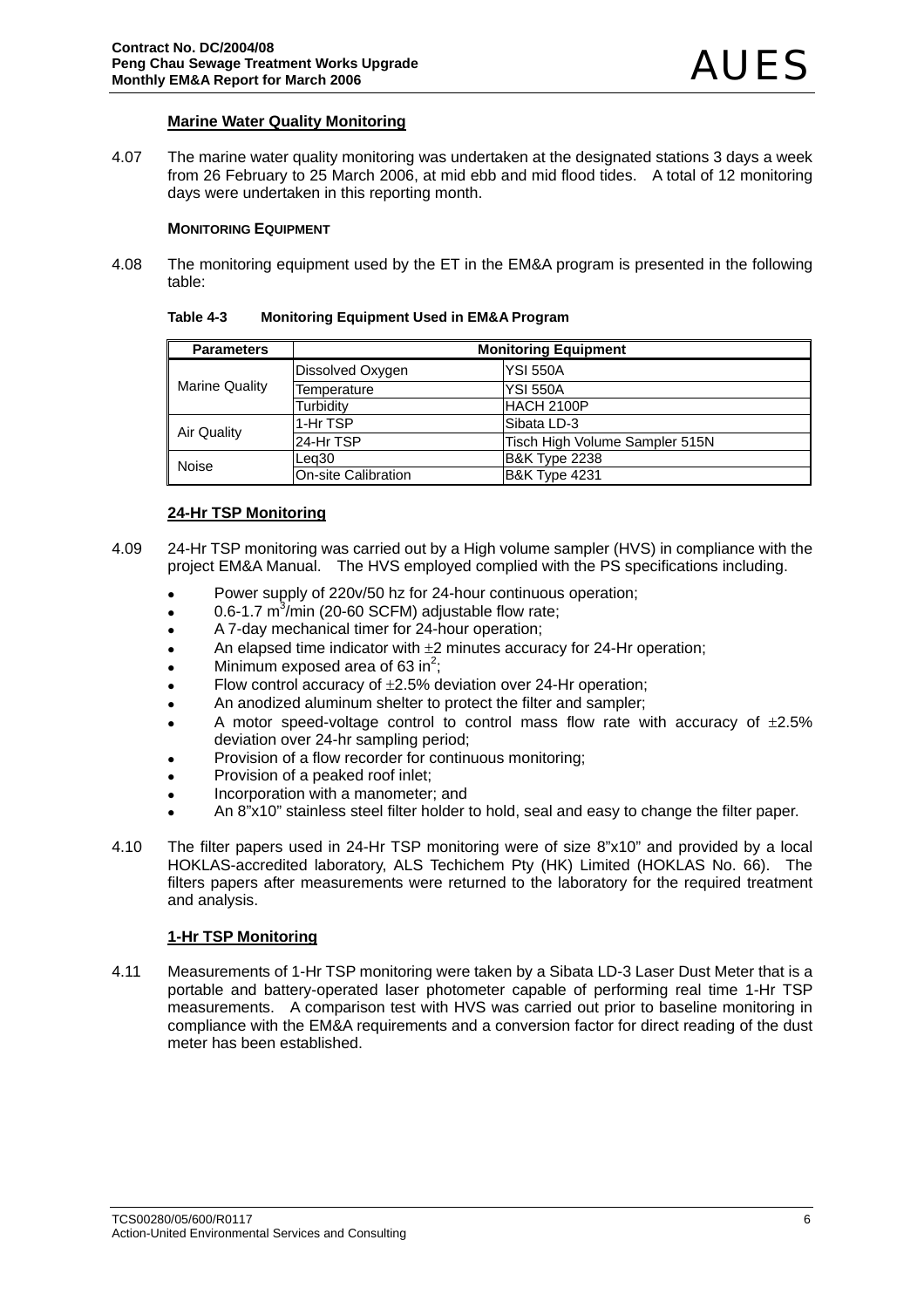## **WIND DATA MONITORING**

4.12 The installation of a wind monitoring station at the sensitive receivers or site offices was confirmed impractical. The meteorological data for this project has been provided by the Hong Kong Observatory (HKO) Peng Chau Station upon IEC & EPD approval.

## **Noise Monitoring**

- 4.13 Noise measurements were taken in terms of the A-weighted equivalent sound pressure level (Leq) measured in decibels (dB). Supplementary statistical results such as  $L_{10}$  and  $L_{90}$  were also obtained for reference.
- 4.14 Hand-held sound level meters (B&K Model 2238) and associated acoustical calibrators in compliance with the International Electrotechnical Commission (IEC) Publication 651:1979 (Type 1) and 804:1985 (Type 1) specification were used for taking the baseline noise measurements.
- 4.15 Windshield was fitted in all measurements. All noise measurements were made with the meter set to FAST response and on the A-weighted equivalent continuous sound pressure level (Leq).
- 4.16 No noise measurement was made in the presence of fog, rain, wind with a steady speed exceeding 5 m/s or wind with gusts exceeding 10 m/s.

## **Marine Water Quality Monitoring**

- 4.17 The marine water quality monitoring was carried out in compliance with the project EM&A requirements. Monitored parameters include Dissolved Oxygen (DO), Temperature, Turbidity, Salinity, pH, Suspended Solids (SS) and Total Inorganic Nitrogen (TIN).
- 4.18 DO, temperature, turbidity, pH and salinity were measured in-situ whereas SS and TIN were determined in a HOKLAS accredited laboratory.
- 4.19 Marine water quality monitoring was conducted during mid-ebb and mid-flood at specified depths in compliance with the project EM&A Manual. Duplicate in-situ measurements were taken and duplicate samples were collected in accordance with HOKLAS requirements for QA/QC purposes.

## **LABORATORY MEASUREMENT/ANALYSIS**

4.20 Analyses of SS, TIN and ammonia nitrogen were carried out by a local HOKLAS- accredited laboratory, ALS Techichem Pty (HK) Limited (HOKLAS No. 66). The specified testing services provided by ALS as shown in Table 4-4 are accredited under the HOKLAS Scheme.

| Table 4-4 | Analytical Methods applied to Marine Water Quality Samples |
|-----------|------------------------------------------------------------|
|-----------|------------------------------------------------------------|

| <b>Determinant</b>              | <b>Standard Method</b> | <b>Detection Limit</b> |
|---------------------------------|------------------------|------------------------|
| Suspended solids<br>(ma/L)      | ALS Method EA-025      | $2.0 \text{ rad/L}$    |
| Total Inorganic Nitrogen (mg/L) | ALS Method EK-055A     | $0.01$ ma/L            |
| Ammonia Nitrogen<br>(ma/L)      | ALS Method EK-055A     | $0.01$ ma/L            |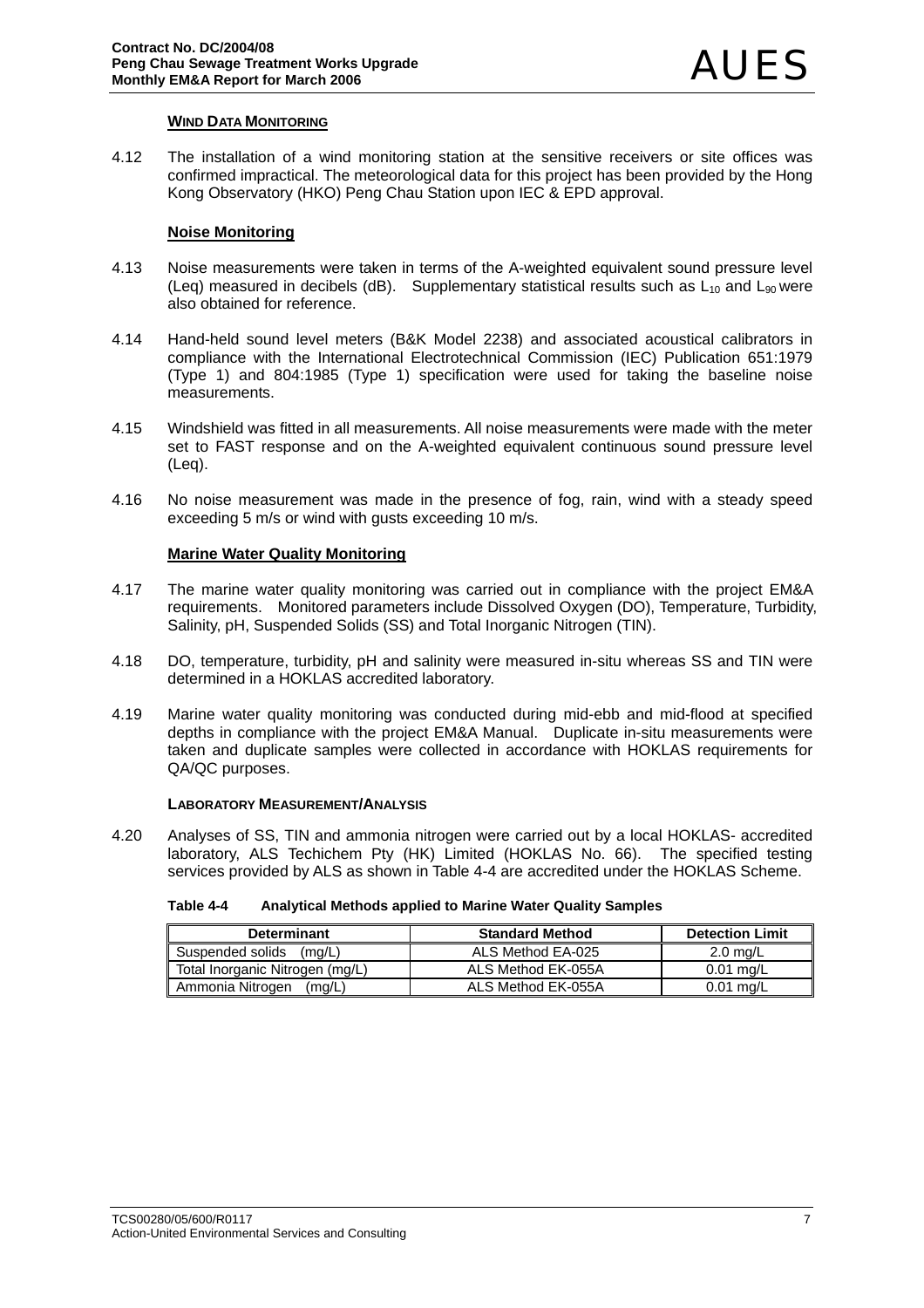## **EQUIPMENT CALIBRATION**

- 4.21 Initial calibration of the HVS was performed upon installation and thereafter at bi-monthly intervals in accordance with the manufacturer's instruction using the NIST-certified standard calibrator. The calibration data are properly documented and the records are maintained by ET for future reference*.*
- 4.22 The 1-Hr TSP meter was calibrated by the supplier prior to purchase. Zero response of the equipment is checked before and after each monitoring event. A comparison test was carried out with a HVS. A conversion factor (K) of 4.0 was generated in accordance with the equipment manufacturer's instruction. The meter counts in minutes multiplied by the conversion factor will generate the equivalent dust concentration by HVS.
- 4.23 The sound level meters are calibrated using an acoustic calibrator prior to and after measurements. The meters are regularly calibrated in accordance with the manufacturer's instructions. Prior to and following each noise measurement, the accuracy of the sound level meter was checked using an acoustic calibrator generating a known sound pressure level at a known frequency. Measurements are considered valid only if the calibration levels before and after the noise measurement agree to within 1.0 dB.
- 4.24 All in-situ water monitoring instruments are checked, calibrated and certified by a HOKLAS accredited laboratory before use and subsequently re-calibrated at 3-monthly intervals. Responses of sensors and electrodes are checked with standard solutions before each use.
- 4.25 The calibration certificates of the monitoring equipment used during the impact monitoring program are attached in *Appendix D*.

## **DATA MANAGEMENT AND DATA QA/QC CONTROL**

- 4.26 The impact monitoring data are handled by the ET's systematic data recording and management, which complies with in-house certified (ISO 9001:2000) Quality Management System. Standard Field Data Sheets (FDS) are used in the impact monitoring program.
- 4.27 The monitoring data recorded in the equipment eg. 1-Hr TSP meters and noise meters are downloaded directly from the equipment at the end of each monitoring day. The downloaded monitoring data are input into a computerized database properly maintained by the ET. The laboratory results are input directly into the computerized database and QA/QC checked by personnel other than those who input the data.
- 4.28 For monitoring activities require laboratory analysis, the local laboratory follows the QA/QC requirements as set out under the HOKLAS scheme for all laboratory testing.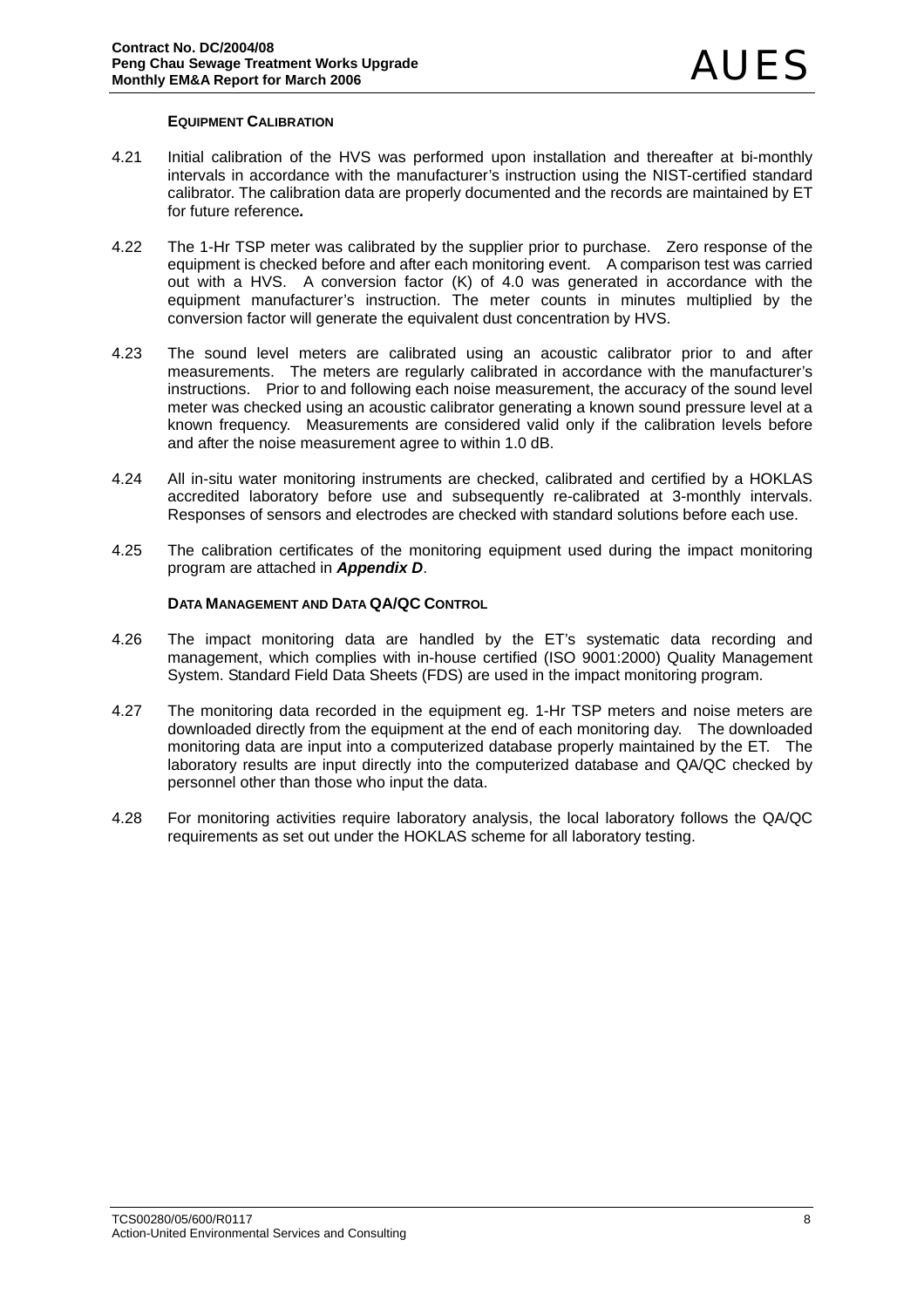## **5.0 IMPACT MONITORING RESULTS**

5.01 The impact EM&A program was carried out by the ET in compliance with the project EM&A Manual during the period from 26 February to 25 March 2006 at the designated locations. The impact monitoring schedules are presented in *Appendix E* and the monitoring results are detailed in the following sub-sections.

#### **AIR QUALITY**

5.02 The impact air quality monitoring data is summarized in *Tables 5-1*. Graphical plots of the 24-Hr TSP and 1-Hr TSP results are shown in *Appendix F* respectively.

|                     | 24-Hr TSP            | 1-Hr TSP (ug/m <sup>3</sup> ) |                                           |                                           |                                 |  |  |  |  |
|---------------------|----------------------|-------------------------------|-------------------------------------------|-------------------------------------------|---------------------------------|--|--|--|--|
| Date                | (ug/m <sup>3</sup> ) | <b>Start Time</b>             | 1 <sup>st</sup> TSP<br><b>Measurement</b> | 2 <sup>nd</sup> TSP<br><b>Measurement</b> | $3rd$ TSP<br><b>Measurement</b> |  |  |  |  |
| 1-Mar-06            | 34                   | 09:59                         | 118                                       | 108                                       | 112                             |  |  |  |  |
| 6-Mar-06            | 39                   | 10:17                         | 562                                       | 547                                       | 589                             |  |  |  |  |
| 10-Mar-06           | 82                   | 10:17                         | 341                                       | 328                                       | 162                             |  |  |  |  |
| 15-Mar-06           | 154                  | 09:54                         | 158                                       | 154                                       | 141                             |  |  |  |  |
| 20-Mar-06           | 89                   | 09:53                         | 209                                       | 202                                       | 191                             |  |  |  |  |
| 24-Mar-06           | 62                   | 10:01                         | 92                                        | 86                                        | 53                              |  |  |  |  |
| <b>Action Level</b> | 163                  |                               | 346                                       |                                           |                                 |  |  |  |  |
| <b>Limit Level</b>  | 260                  |                               | 500                                       |                                           |                                 |  |  |  |  |

**Table 5-1 Summary of 24-Hr and 1-Hr TSP Monitoring Results** 

\* Exceedances are in bold.

Three limit-level exceedances for 1-Hr TSP monitoring were recorded on 6 March 2005. No dust source from the project area was observed at the time of monitoring. The ET considered that the exceedances are not likely to be due to the project.

No exceedance in 24-Hr TSP measurements was recorded in this reporting month.

5.03 The meteorological data during the monitoring period are summarized in *Appendix G*.

#### **NOISE**

5.04 The impact noise monitoring results are summarized in *Table 5-2*. Graphical plots of the monitoring data are presented in *Appendix F*.

| <b>Date</b>                          | <b>Start</b><br>Time | 1st<br>Leg5 | 2nd<br>Leg5 | 3rd<br>Leg5 | 4th<br>Leg5 | 5th<br>Leg5              | 6th<br>Leg5 | Leg <sub>30</sub> | Corrected*<br>Leg <sub>30</sub> |
|--------------------------------------|----------------------|-------------|-------------|-------------|-------------|--------------------------|-------------|-------------------|---------------------------------|
| 1-Mar-06                             | 09:59                | 61.0        | 63.7        | 60.3        | 67.3        | 64.6                     | 67.4        | 64.9              | 67.9                            |
| 6-Mar-06                             | 10:20                | 64.7        | 58.1        | 59.8        | 56.6        | 62.3                     | 60.5        | 61.2              | 64.2                            |
| 10-Mar-06                            | 10:14                | 59.8        | 61.8        | 55.3        | 49.3        | 52.5                     | 53.6        | 57.4              | 60.4                            |
| 15-Mar-06                            | 09:54                | 58.5        | 59.5        | 59.3        | 55.3        | 53.9                     | 52.6        | 57.3              | 60.3                            |
| 20-Mar-06                            | 09:53                | 71.3        | 71.5        | 72.2        | 72.8        | 70.9                     | 70.2        | 71.6              | 74.6                            |
| 24-Mar-06                            | 09:59                | 57.3        | 59.4        | 56.8        | 55.7        | 56.2                     | 53.0        | 56.8              | 59.8                            |
| <b>Limit Level</b><br>$\blacksquare$ |                      |             |             |             |             | $\overline{\phantom{0}}$ | 75          |                   |                                 |

**Table 5-2 Summary of Noise Monitoring Results** 

\* A façade correction of +3 dB(A) has been added according to acoustical principles and EPD guidelines.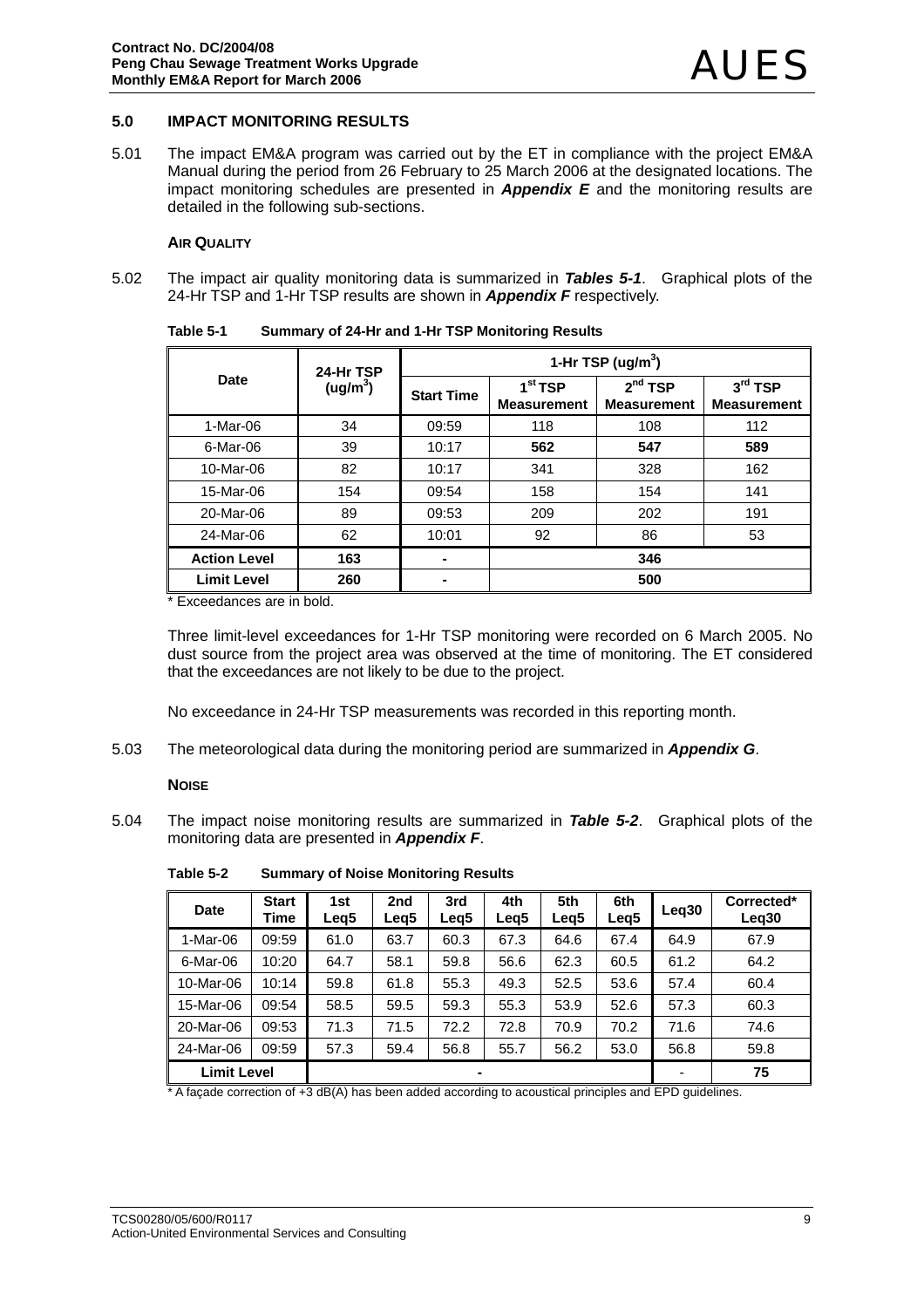## **MARINE WATER QUALITY**

5.05 The impact water monitoring results are presented in *Appendix H* and the graphical plots of are presented in *Appendix I*. *Table 5-3* presents the total number of exceedance for dissolved oxygen, turbidity, suspended solids and TIN at each sensitive receiver for the month.

| <b>Station</b> | <b>Exceedance</b> |            | DO           |     | <b>Turbidity</b> |            | SS           |     | NH <sub>3</sub> |            | <b>TIN</b>   |
|----------------|-------------------|------------|--------------|-----|------------------|------------|--------------|-----|-----------------|------------|--------------|
|                | Level             | <b>Ebb</b> | <b>Flood</b> | Ebb | <b>Flood</b>     | <b>Ebb</b> | <b>Flood</b> | Ebb | <b>Flood</b>    | <b>Ebb</b> | <b>Flood</b> |
| W1             | Action            | 0          | 0            | 0   | 0                |            | 0            | 0   | 0               | 0          |              |
|                | Limit             | 0          | 0            | 0   |                  | 0          |              | 0   | 0               | 0          |              |
| W <sub>2</sub> | Action            | 0          | 0            | 0   | 0                |            | 0            | 2   | 3               | 0          | 0            |
|                | Limit             | 0          | 0            | 0   |                  |            | 0            | 0   | 0               | 0          | 0            |
| Total          | <b>Action</b>     | 0          | 0            | 0   | 0                | 2          |              | 2   | 3               | 0          | 0            |
|                | Limit             | 0          | 0            | 0   | 0                |            |              | 0   | 0               | 0          |              |

**Table 5-3 Summary of Exceedances for Marine Water Quality** 

\* Exceedances are in bold.

5.06 There were one limit and seven action level exceedances recorded in this reporting month. The limit level exceedance in Suspended Solids was recorded at W2 during ebb tide on 17 March 2006. For the action level exceedances, two exceedances in Suspended Solids were recorded on 27 February at W1 and W2 during ebb tide; other five exceedances in Ammonia were recorded at W2 on 27 February and 13 March during ebb tide; and 27 February, 1 & 13 March 2006 during flood tide.

Based on the site construction dairy, there was no marine work carried out on those dates. The ammonia levels measured at the control stations were also high in values. The ET therefore considered that the exceedances were not due to the project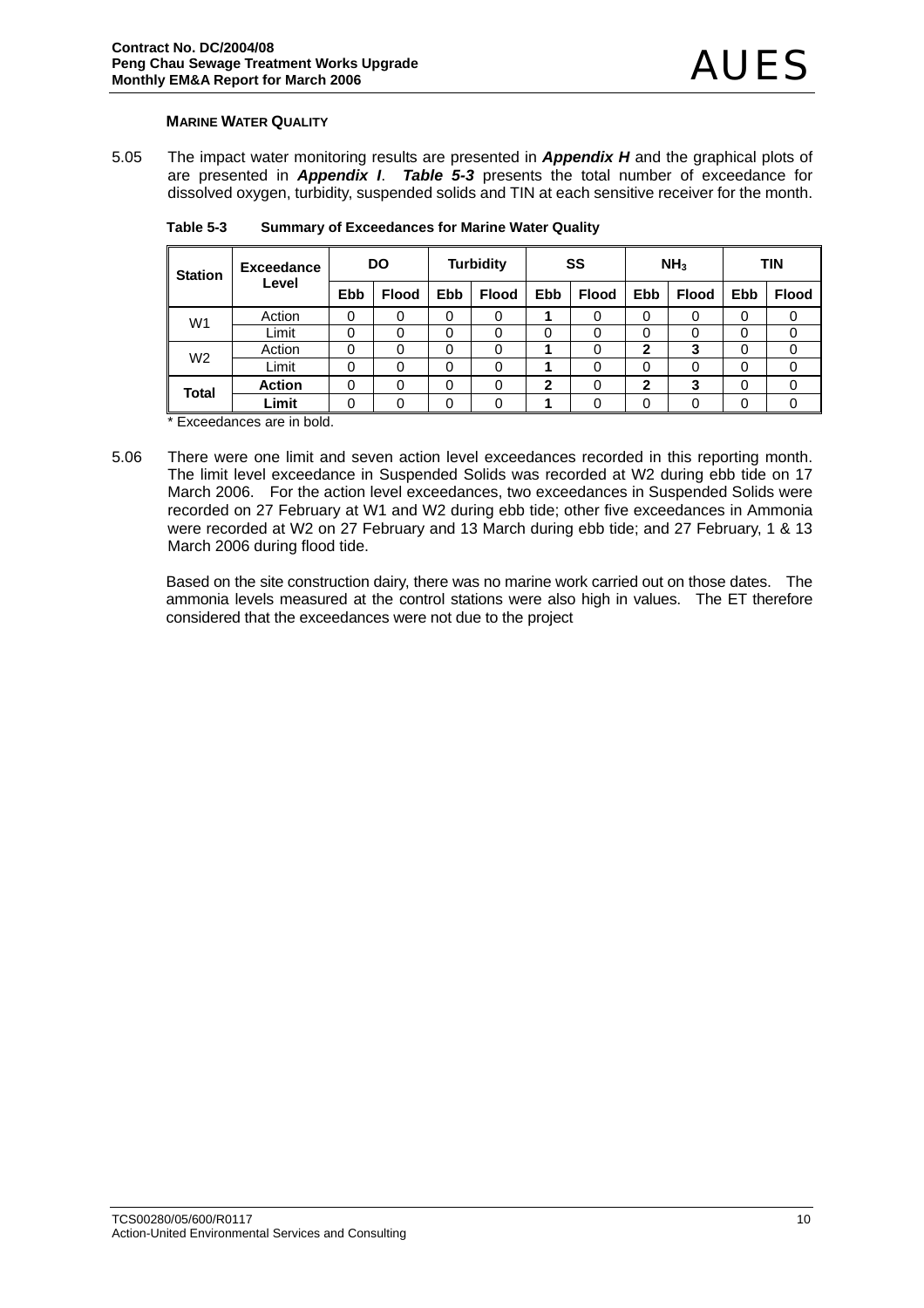## **6.0 WASTE MANAGEMENT**

A joint site audit with IEC was performed on 20 March 2006 in this reporting month. The results and findings for the audit are presented below.

## **Records of Waste Quantities**

All types of waste arising from the construction work are classified into the following:

- Excavated material;
- Construction & demolition (C&D) material;
- Chemical waste; and
- General refuse.

The quantities of waste for disposal in this reporting month are summarized in *Tables 6-1* and *6-2.* Whenever possible, materials were reused on-site as far as practicable.

| Table 6-1 | <b>Summary of Quantities of Waste for Disposal</b> |
|-----------|----------------------------------------------------|
|-----------|----------------------------------------------------|

| <b>Type of Waste</b>                                          | Quantity | <b>Disposal Location</b>    |
|---------------------------------------------------------------|----------|-----------------------------|
| Excavated Material (Spent lube oil) (Liters)                  |          | N/A                         |
| Empty Site Vehicle Batteries (Nos.)                           |          | N/A                         |
| Excavated material (Uncontaminated) $(m3)$                    | 362.30   | Peng Chau Transfer Facility |
| Broken Rock (m <sup>3</sup> )                                 | 679.49   | Peng Chau Transfer Facility |
| Construction & Demolition Material (Inert) (tons)             | 2.57     | Peng Chau Transfer Facility |
| Construction & Demolition Material (Non-Inert) (tons)         |          | N/A                         |
| Asbestos C&D Materials (m <sup>3</sup> )                      |          | N/A                         |
| Chemical Waste (Liters)                                       |          | N/A                         |
| Wastewater Collected for Off-site Treatment (m <sup>3</sup> ) |          | N/A                         |
| General Refuse (tons)                                         |          | Peng Chau Transfer Facility |
| Dredged Materials (m <sup>3</sup> )                           |          | N/A                         |

#### **Table 6-2 Summary of Quantities of Recycling Materials**

| <b>Type of Waste</b>  | Quantity | <b>Disposal Location</b> |
|-----------------------|----------|--------------------------|
| Recycled Metal (kg)   | -        | ΝA                       |
| Recycled Paper (kg)   | -        | NA                       |
| Recycled Plastic (kg) | -        | ΝA                       |

#### **7.0 SITE INSPECTION**

Representatives of the Engineer and the Contractor carried out joint site inspection every week to evaluate the site environmental performance. A monthly audit with representatives of RE, Contractor, IEC and ET was carried out on 20 March 2006. No non-compliance was noted and some observations were made on general site housekeeping.

The following presents the observations and recommendations made during the audit:

- The Contractor was reminded to provide impervious sheeting or spraying for the soil / rock stockpiles.
- No wastewater discharge was observed.
- As advised by AAJV, no truck would go outside the site boundary and the trucks would be well washed before running on the paved road on-site.
- The woodblocks erected along the southern boundary of the Site adjacent to the seafront should be repaired before rainy season.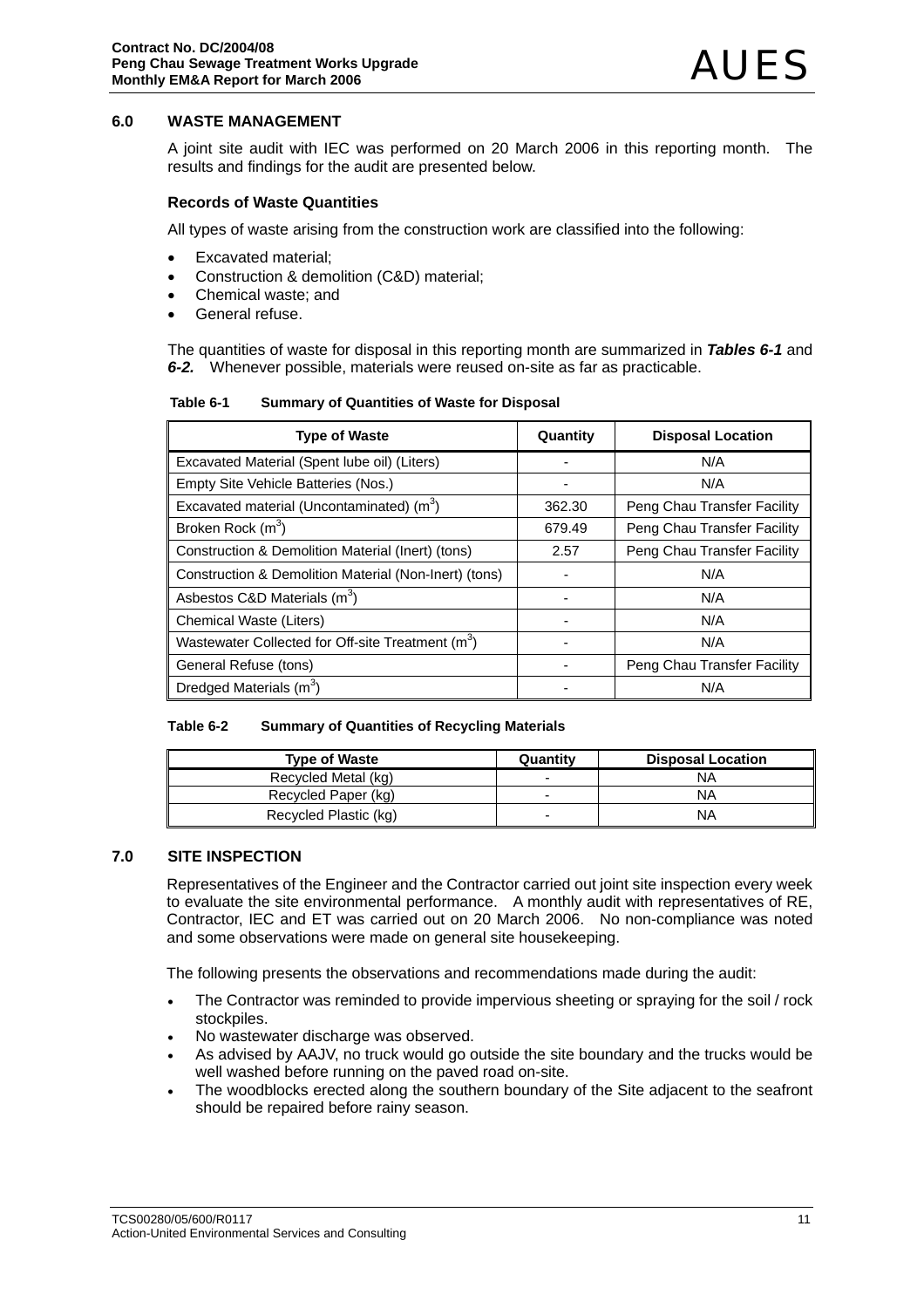## **8.0 ENVIRONMENTAL COMPLAINT AND NON-COMPLIANCE**

#### **8.1 Environmental Complaint and Prosecution**

No environmental complaint was received in this reporting month. A statistical summary table of any complaint details is presented in *Table 8-1*.

No prosecution and summon was received in this reporting month.

**Table 8-1 Statistical Summary of Environmental Complaints** 

| <b>Reporting Month</b> | <b>Complaint Statistics</b> |                   |                         |  |
|------------------------|-----------------------------|-------------------|-------------------------|--|
|                        | <b>Frequency</b>            | <b>Cumulative</b> | <b>Complaint Nature</b> |  |
| August 2005            |                             |                   | <b>NA</b>               |  |
| September 2005         |                             |                   | <b>NA</b>               |  |
| October 2005           |                             |                   | <b>NA</b>               |  |
| November 2005          |                             |                   | <b>NA</b>               |  |
| December 2005          |                             |                   | <b>NA</b>               |  |
| January 2006           |                             |                   | <b>NA</b>               |  |
| February 2006          |                             |                   | <b>NA</b>               |  |
| <b>March 2006</b>      |                             |                   | ΝA                      |  |

## **9.0 IMPLEMENTATION STATUS OF MITIGATION MEASURES**

AAJV has been implementing the required environmental mitigation measures according to the project Mitigation Implementation Schedule. The implementation schedule with mitigation measures is presented in the First Impact EM&A report.

A summary of environmental mitigation measures implemented by AAJV in this reporting month is presented as follows;

Water Quality

- Drainage channels are provided to convey run-off into appropriate treatment facilities;
- Drainage systems are regularly and adequately maintained.

#### Landscaping

- Tree protection measures are provided to existing trees;
- No tree is unnecessarily lopped or felled.

#### Air Quality

- Vehicles are cleaned of mud and debris before leaving the site;
- Site vehicles are limited to within 15 km/hr;
- Public roads around the site entrance/exit have been kept clean and free from dust;
- No dark/black smoke emissions from site vehicles and generators;
- Provide dust suppression measures to reduce dust emission from stockpile.

#### Noise

- Works and equipment are located to minimise noise nuisance from the nearest sensitive receiver;
- Idle equipment is either turned off or throttled down;
- Powered Mechanical Equipment are covered or shielded by appropriate acoustic materials.

#### Waste and Chemical Management

- Waste is properly segregated into appropriate containers/areas;
- Excavated materials were reused where practicable.
- A chemical waste storage area is provided on site;

## **General**

The site is kept tidy and clean.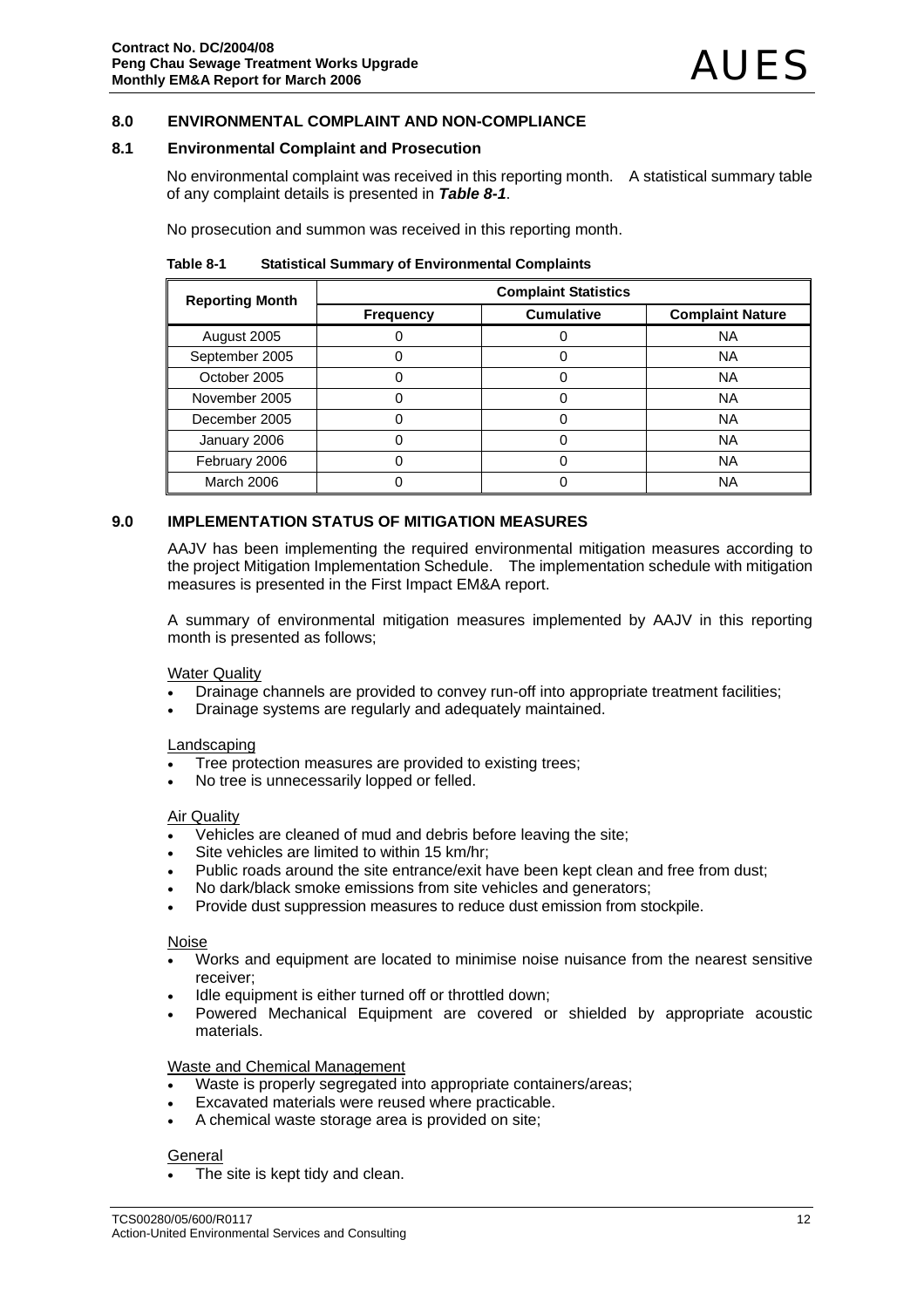## **10.0 IMPACT FORECAST**

## **10.1 Key Issues for the Coming Month**

Key issues to be considered in the coming month include:

- Implementation of dust suppression measures at all times;
- Potential marine water quality impact due to construction works near the seafront;
- Potential marine water quality impact due to rainy season (April to October) for avoiding untreated runoff discharging to the sea;
- Disposal of empty engine oil containers within site area;
- Ensure dust suppression measures are implemented properly;
- Sediment catch-pits and silt removal facilities should be regularly maintained:
- Management of chemical wastes;
- Follow-up of improvement on general waste management issues; and
- Implementation of construction noise preventative control measures.

A 3-month rolling program is presented in *Appendix J*.

#### **11.0 CONCLUSION**

The EM&A program in March 2006 was undertaken in compliance with the EM&A manual for the Peng Chau Sewage Treatment Works Upgrade. A summary of environmental compliance for air, noise and water quality in this reporting month is presented as follows:

| <b>Env. Quality</b>  | <b>Parameters</b>       | Compliance<br>% | <b>Investigation &amp; Corrective Actions</b>                   |
|----------------------|-------------------------|-----------------|-----------------------------------------------------------------|
| Air Quality          | 1-hour TSP              | 100             | Project-Related<br>Required<br>for<br>Non<br>Not<br>Exceedances |
|                      |                         |                 |                                                                 |
|                      | 24-hour TSP             | 100             | Not Required for 100% Compliance                                |
| <b>Noise</b>         | Leg (30min) Daytime     | 100             | Not Required for 100% Compliance                                |
| <b>Water Quality</b> | <b>Suspended Solids</b> | 100             | Not Required for Non Project-Related                            |
|                      |                         |                 | Exceedances                                                     |
|                      | Turbidity               | 100             | Not Required for 100% Compliance                                |
|                      | Dissolved Oxygen        | 100             | Not Required for 100% Compliance                                |
|                      | Ammonia                 | 100             | Not Required for Non Project-Related                            |
|                      |                         |                 | Exceedances                                                     |
|                      | <b>TIN</b>              | 100             | Not Required for 100% Compliance                                |

#### **Summary of Monitoring Exceedances**

- 11.01 Three limit-level exceedances for 1-Hr TSP monitoring were recorded on 6 March 2006. The exceedances are not likely to be due to the project based on the fact that no dust source from the project area was observed at the time of monitoring. No exceedance in 24-Hr TSP measurements was recorded in this reporting month.
- 11.02 All noise levels measured at AN1 were below the Limit level and no complaint was received in this reporting month.
- 11.03 There were one limit and seven action level exceedances recorded in this reporting month. The limit level exceedance in Suspended Solids was recorded at W2 during ebb tide on 17 March 2006. For the action level exceedances, two exceedances in Suspended Solids were recorded on 27 February at W1 and W2 during ebb tide; other five exceedances in Ammonia were recorded at W2 on 27 February and 13 March during ebb tide; and 27 February, 1 & 13 March 2006 during flood tide.

Based on the site construction dairy, there was no marine work carried out on those dates at this reporting month. For the ammonia levels measured at the control stations were also high in values. The ET therefore considered that the exceedances were not due to the project.

11.04 No environmental complaint or summon was received in this reporting month.